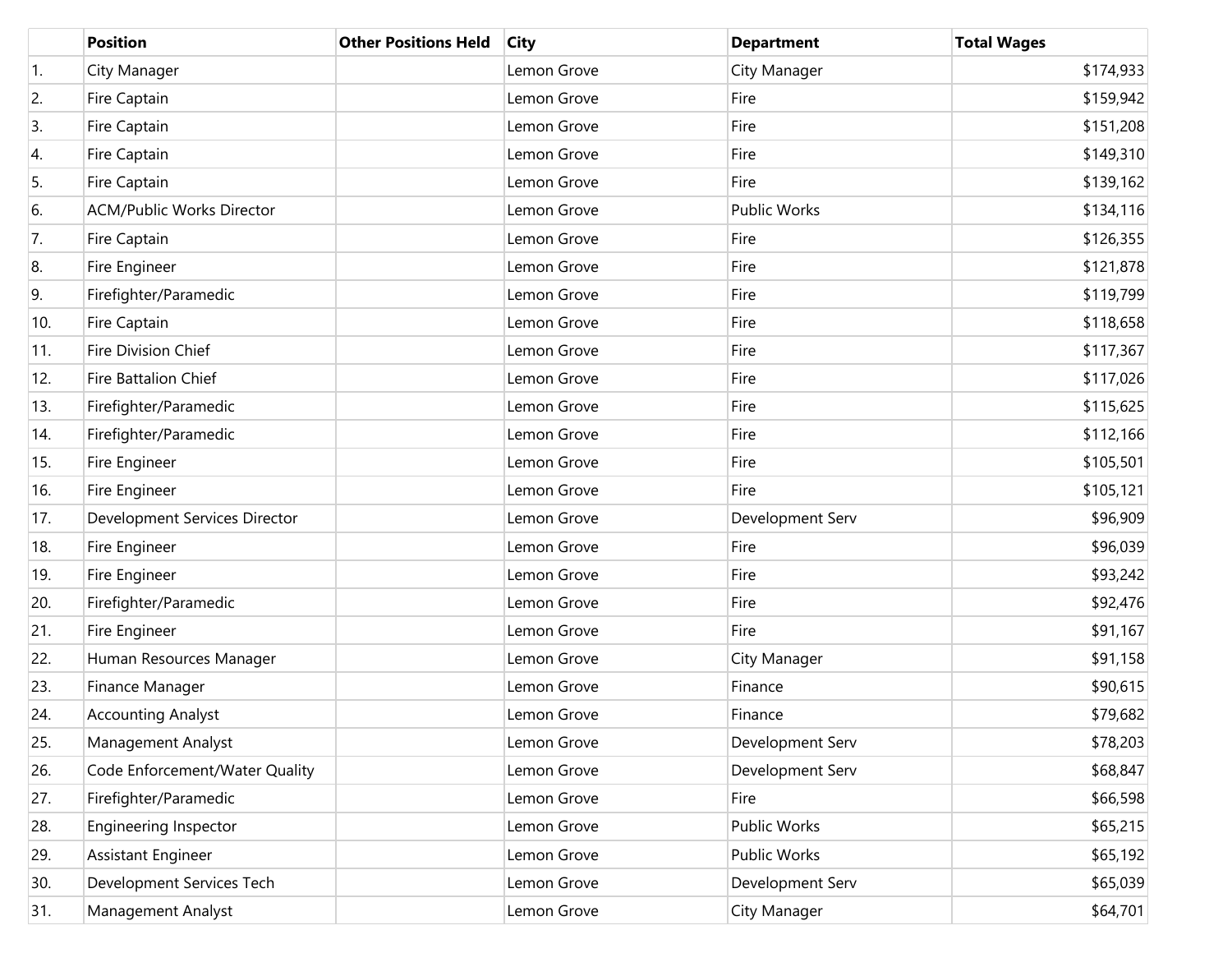| 32. | Sanitation Supervisor               | Lemon Grove | <b>Public Works</b> | \$62,141 |
|-----|-------------------------------------|-------------|---------------------|----------|
| 33. | Street Tech II                      | Lemon Grove | <b>Public Works</b> | \$58,194 |
| 34. | Management Analyst                  | Lemon Grove | <b>Public Works</b> | \$56,569 |
| 35. | <b>Street Supervisor</b>            | Lemon Grove | Public Works        | \$56,206 |
| 36. | <b>Street Tech II</b>               | Lemon Grove | <b>Public Works</b> | \$51,243 |
| 37. | Admin Analyst                       | Lemon Grove | City Manager        | \$50,023 |
| 38. | <b>Executive Secretary</b>          | Lemon Grove | City Manager        | \$49,490 |
| 39. | <b>Public Works Secretary</b>       | Lemon Grove | Public Works        | \$49,385 |
| 40. | Tech II                             | Lemon Grove | <b>Public Works</b> | \$48,625 |
| 41. | <b>Facilities Tech</b>              | Lemon Grove | Public Works        | \$44,414 |
| 42. | <b>City Clerk</b>                   | Lemon Grove | City Manager        | \$43,079 |
| 43. | <b>Street Tech I</b>                | Lemon Grove | Public Works        | \$42,899 |
| 44. | Firefighter/Paramedic               | Lemon Grove | Fire                | \$40,034 |
| 45. | <b>Streets Tech I</b>               | Lemon Grove | <b>Public Works</b> | \$38,565 |
| 46. | License Clerk                       | Lemon Grove | Finance             | \$38,461 |
| 47. | <b>Facilities Tech</b>              | Lemon Grove | Public Works        | \$36,897 |
| 48. | Associate Planner                   | Lemon Grove | Development Serv    | \$36,529 |
| 49. | <b>Community Services Assistant</b> | Lemon Grove | <b>Public Works</b> | \$34,800 |
| 50. | Street Tech I                       | Lemon Grove | <b>Public Works</b> | \$33,495 |
| 51. | Tech II                             | Lemon Grove | Public Works        | \$32,927 |
| 52. | Fire Inspector                      | Lemon Grove | Fire                | \$31,188 |
| 53. | Street Tech I                       | Lemon Grove | <b>Public Works</b> | \$28,258 |
| 54. | Tech I                              | Lemon Grove | Public Works        | \$21,792 |
| 55. | Fire Prevention/Public Education    | Lemon Grove | Fire                | \$21,682 |
| 56. | Admin/Acct Assistant                | Lemon Grove | Finance             | \$20,696 |
| 57. | Associate Accountant                | Lemon Grove | Finance             | \$16,994 |
| 58. | Mayor                               | Lemon Grove | City Council        | \$16,746 |
| 59. | Councilmember                       | Lemon Grove | City Council        | \$10,560 |
| 60. | Councilmember                       | Lemon Grove | City Council        | \$10,560 |
| 61. | Mayor                               | Lemon Grove | City Council        | \$10,560 |
| 62. | Office Aide                         | Lemon Grove | Finance             | \$8,523  |
| 63. | <b>Assistant Planner</b>            | Lemon Grove | Development Serv    | \$7,726  |